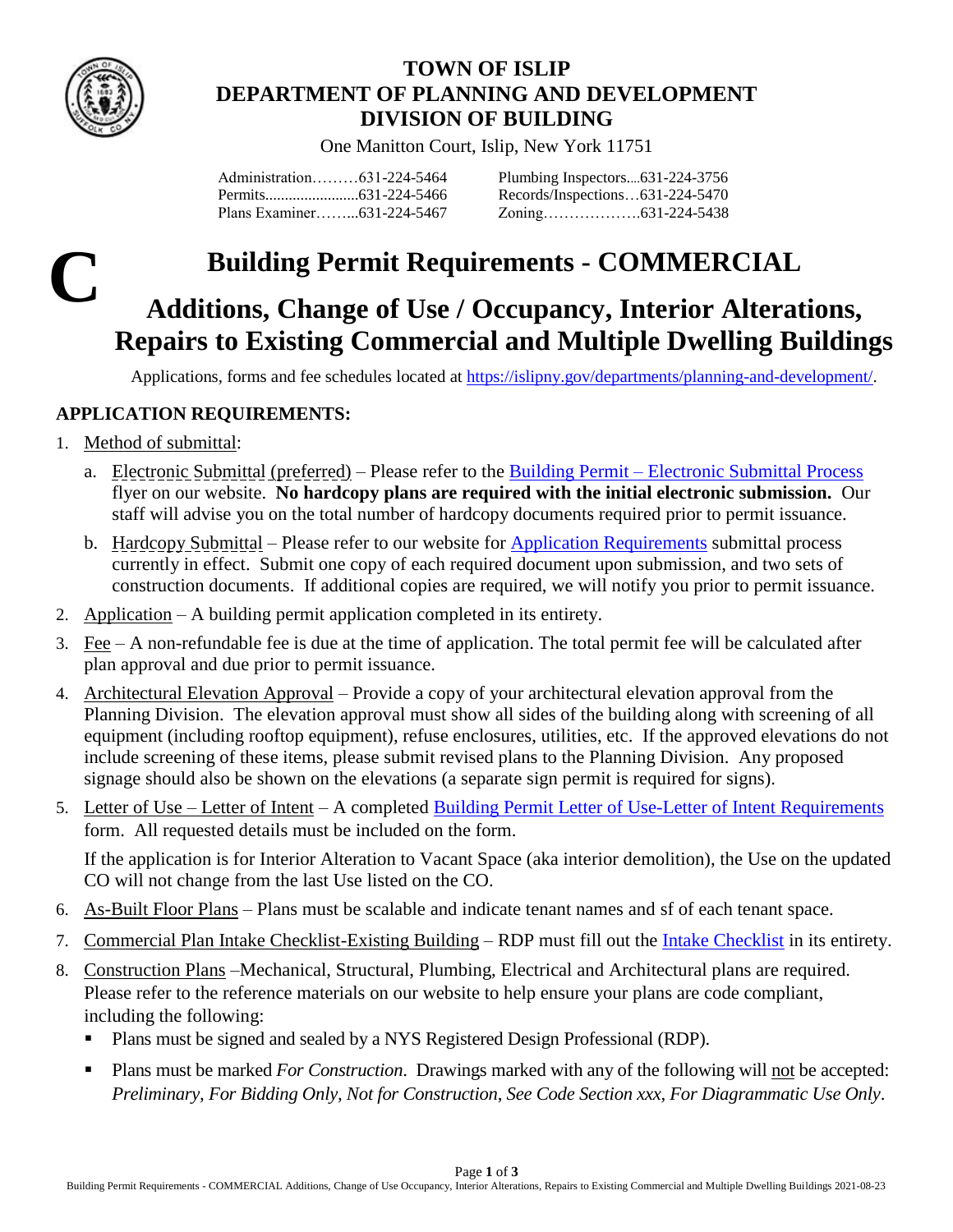- **Plans must be drawn to scale on sheets <b>no larger than 24"** x 36" unless otherwise approved by the Plans Examiner. Plans must be folded; if the plan sets are too large to fold, rolled sets will be accepted.
- Plans must show all levels of the building, occupancy and use of each space, exterior elevations, door (and hardware) and window schedules with "u" values, SHGC, design pressure and opening requirements, structural plans including foundation, framing and lateral force resisting systems and details and structural affidavit, fire protection, plans for plumbing and gas (with risers and design and NYSECCC compliance), mechanical (include design and NYSEC compliance), and electrical (including NYSECCC compliance), Certified Energy Compliance Report (2020 NYSECCC) and asbestos survey (for renovation and demolition permits).
- Signed and sealed pre-manufactured steel building plans when applicable. Special inspection statement. All plans shall indicate respective 2020 NYS Uniform codes used (2020 NYSBC, 2020 NYSPC, 2020 NYSFGC, 2020 NYSFC, 2020 NYSEBC, 2020 NYSMC, 2020 NYSECCC and 2020 NYSPMC all 2019 printing and the ASHRAE 90.1 2016).
- Signed and sealed structural calculations.
- If wood floor trusses and/or roof trusses are proposed, a Truss Sign Permit is required. Signed and sealed truss design drawings are required along with bracing requirements, connections and placement plans.
- 9. Survey An accurate survey is required. Survey shall be signed and sealed by a NYS licensed surveyor, showing existing site structures and improvements. Survey shall include names of adjacent roadways; property line bearings and distances; tie distance to nearest street corner; lot area; tax lot information; dimension of existing structures; heights of perimeter improvements (fences, walls, etc.); distances from existing structures and perimeter improvements to property lines; and road improvements abutting the site. The survey must be drawn to scale and be less than one (1) year old.
- 10. Site Plan *For Building Additions*, an approved site plan is required in addition to a survey.
- 11. Deed Required if the ownership on the application conflicts with the information on file with the Town.

#### **APPLICATION REVIEW / REQURIEMENTS FOR PERMIT ISSUANCE:**

Applications will be reviewed by various departments including Building (Zoning, Plans Examiners) and Engineering. During the course of review, additional approvals may be required such as:

- 1. Zoning Review During review, the Zoning Department may determine that a site plan and/or Board approvals are required.
- 2. Plumbing / HVAC Permits If plumbing or HVAC systems are affected, an HVAC/Plumbing Permit is required.
- 3. Fire Prevention Permits Fire systems will require permits from Fire Prevention (631-224-5477).
- 4. Wetlands Permit If the property is within 100' of freshwater wetland or 300' of tidal wetland, a [Wetlands](https://islipny.gov/community-and-services/documents/planning-development/planning-division/315-wetlands-and-watercourses-application/file)  [and Watercourses Permit](https://islipny.gov/community-and-services/documents/planning-development/planning-division/315-wetlands-and-watercourses-application/file) will be required from the Planning Division (631-224-5450). During the course of their review, Planning will determine if NYSDEC approval is also required.
- 5. Town, County and/or State Work Permits A work permit is required from the appropriate agency (Town, County and/or State) if construction is planned within the public roadway. In accordance with Section 239F of the General Municipal Law of the consolidated Laws of the State of New York, the Town is also required to notify the appropriate agency for further comment when an applicant has frontage on a roadway that is not administered by the Town.
- 6. Federal Aviation Administration approval Refer to CFR Part 77 to determine obstructions to air navigation and navigational and communication facilities.